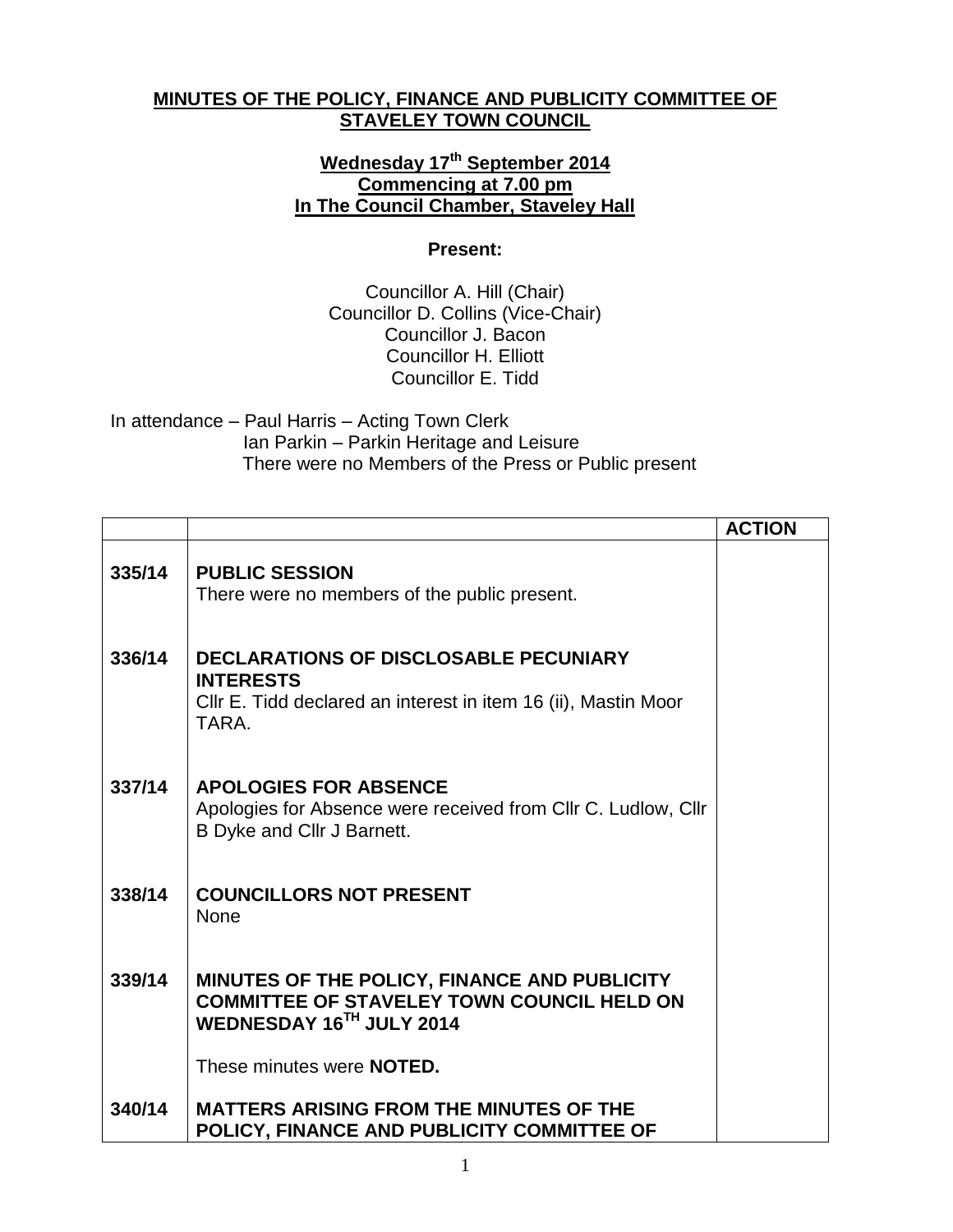|        | STAVELEY TOWN COUNCIL HELD ON WEDNESDAY 16TH<br><b>JULY 2014</b><br>Minute number 224/14 Financial Issues regarding the Audit<br>Committee membership. Cllr J McManus was not well and                                                                                                                                                                                                                                                                                                                                                                                                                                                                                                                                                                                                                                                                                                                                                                                                                                                                                                                                                                                                                                                                                                                                     |  |
|--------|----------------------------------------------------------------------------------------------------------------------------------------------------------------------------------------------------------------------------------------------------------------------------------------------------------------------------------------------------------------------------------------------------------------------------------------------------------------------------------------------------------------------------------------------------------------------------------------------------------------------------------------------------------------------------------------------------------------------------------------------------------------------------------------------------------------------------------------------------------------------------------------------------------------------------------------------------------------------------------------------------------------------------------------------------------------------------------------------------------------------------------------------------------------------------------------------------------------------------------------------------------------------------------------------------------------------------|--|
|        | another person would be needed.                                                                                                                                                                                                                                                                                                                                                                                                                                                                                                                                                                                                                                                                                                                                                                                                                                                                                                                                                                                                                                                                                                                                                                                                                                                                                            |  |
|        | It was RECOMMENDED that CIIr H Elliott and CIIr E Tidd join<br>the Audit Committee                                                                                                                                                                                                                                                                                                                                                                                                                                                                                                                                                                                                                                                                                                                                                                                                                                                                                                                                                                                                                                                                                                                                                                                                                                         |  |
| 341/14 | REVIEW OF HEALTH AND SAFETY RISK ASSESSMENT                                                                                                                                                                                                                                                                                                                                                                                                                                                                                                                                                                                                                                                                                                                                                                                                                                                                                                                                                                                                                                                                                                                                                                                                                                                                                |  |
|        | Standing orders were suspended to allow Keith Church to<br>speak with Councillors.                                                                                                                                                                                                                                                                                                                                                                                                                                                                                                                                                                                                                                                                                                                                                                                                                                                                                                                                                                                                                                                                                                                                                                                                                                         |  |
|        | Keith Church, the Council's Health and Safety Advisor<br>introduced himself to the Council. It was noted by the Council<br>that Councillors had not seen risk assessments before.<br>Councillors asked for the Health and Safety Policy to be sent<br>to the Acting Town Clerk.                                                                                                                                                                                                                                                                                                                                                                                                                                                                                                                                                                                                                                                                                                                                                                                                                                                                                                                                                                                                                                            |  |
|        | The following points were raised:                                                                                                                                                                                                                                                                                                                                                                                                                                                                                                                                                                                                                                                                                                                                                                                                                                                                                                                                                                                                                                                                                                                                                                                                                                                                                          |  |
|        | Manual Handling Training was needed and Keith<br>$\bullet$<br>Church could deliver the training. It was noted that he<br>was paid a retainer but had never been asked to<br>deliver training.<br>Fire Assembly Point at the Speedwell Rooms was too<br>$\bullet$<br>close to the building, the ideal place would be the far<br>side of the Speedwell Rooms car park close to King<br>George V Park.<br>At the Market, the bollards restricting entry from the<br>$\bullet$<br>road were very heavy – it was suggested the bollards<br>near to the Post Office would be better.<br>Public Hire at the Speedwell Rooms - if a member of<br>the public hires the venue the legal requirement is that<br>they take on responsibility for Fire Safety. The person<br>hiring should be made aware of this and should be<br>added to the bottom of any hire agreement.<br>Cllrs asked Keith Church to be invited along to the<br>$\bullet$<br>Fireworks site visit at King George V Park.<br>Portable Appliance Testing was required every two<br>$\bullet$<br>years.<br>Plug guards were also needed in sockets where young<br>children were present<br>Regarding the Stables thought needed to be given<br>$\bullet$<br>regarding fire evacuation and a policy would be<br>required. A suitable Assembly Point was also needed. |  |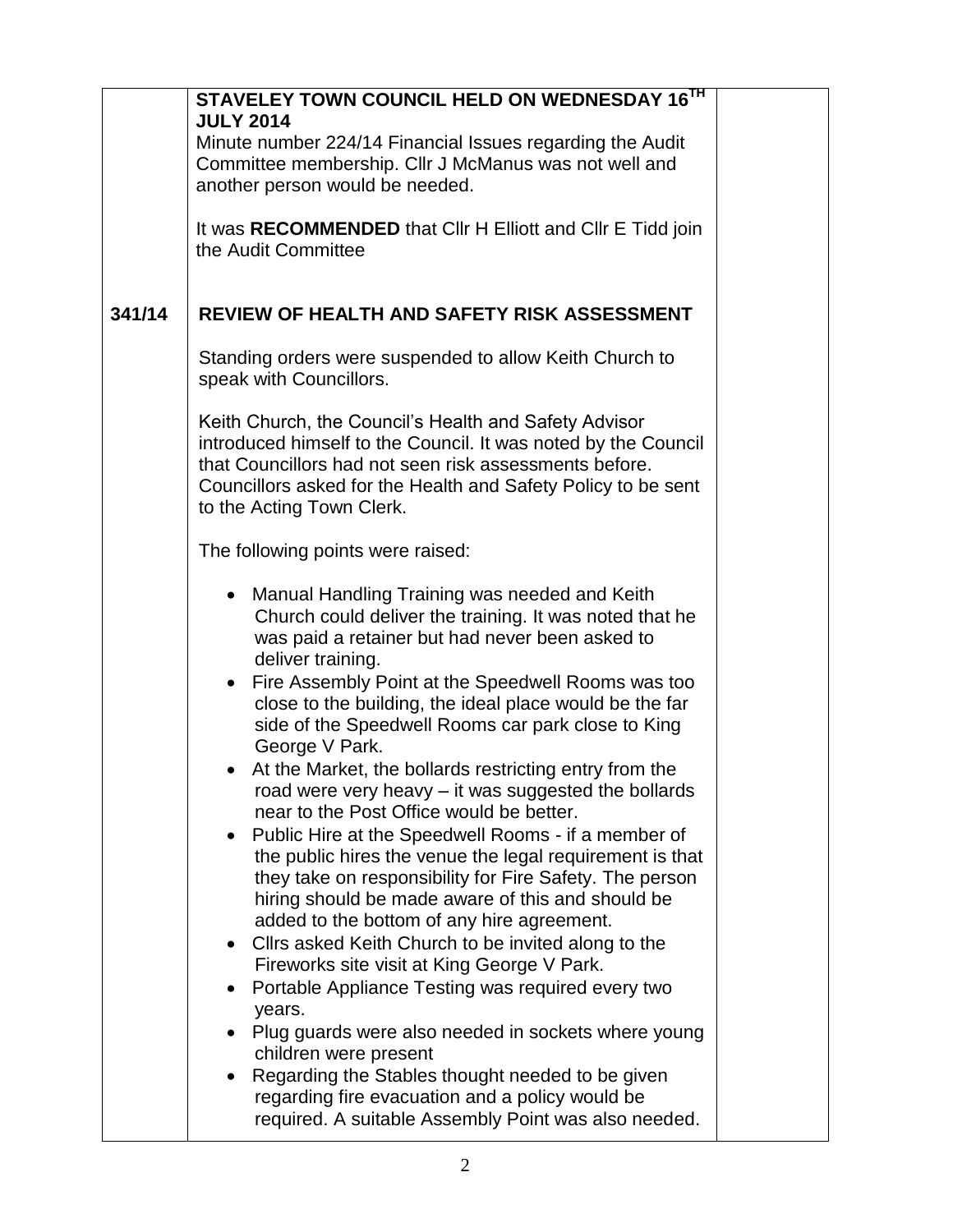|        | It was important that the Council retained an oversight<br>regarding safe working practices in the workshops and<br>office units.                                                                                  |  |
|--------|--------------------------------------------------------------------------------------------------------------------------------------------------------------------------------------------------------------------|--|
|        | It was also stated that a First Aid Kit needed to be<br>provided along with First Aid Training for the Stables<br>Site Manager                                                                                     |  |
|        | Keith Church gave a rundown of the Risk Assessments<br>that he had produced including a Fire Risk<br>Assessment for the stables                                                                                    |  |
|        | He mentioned that the 5 year inspection of fixed<br>electrical appliances was due                                                                                                                                  |  |
|        | • Fire Action Notices needed replacing                                                                                                                                                                             |  |
|        | • Gas boilers required annual servicing                                                                                                                                                                            |  |
|        | • Routine testing of Fire Alarms to be weekly and logged                                                                                                                                                           |  |
|        | The Chairman thanked Keith Church for his report. Standing<br>Orders were reinstated.                                                                                                                              |  |
|        | It was RESOLVED that the report be accepted and                                                                                                                                                                    |  |
|        | recommendations in the report be adopted including the<br>following:                                                                                                                                               |  |
|        | That a Health and Safety related training package be<br>$\bullet$<br>put in place for staff to include Manual Handling<br>Training and First Aid Training                                                          |  |
|        | That Keith Church be asked to produce Fire<br>$\bullet$                                                                                                                                                            |  |
|        | Evacuation Policy and Procedures for the Stables.                                                                                                                                                                  |  |
|        | That a First Aid Kit be located in the Stables Complex.<br>• That PAT testing be carried out.                                                                                                                      |  |
|        | That Fixed Electrical Systems testing be carried out.<br>$\bullet$                                                                                                                                                 |  |
|        |                                                                                                                                                                                                                    |  |
| 342/14 | <b>FINANCIAL RISK ASSESSMENTS</b>                                                                                                                                                                                  |  |
|        | Councillors were given information regarding specialist<br>software available to Councils from DMH Solutions Ltd to<br>support risk management including Financial Risk<br>Management. The total cost was £120.41. |  |
|        | It was RESOLVED that the software could be purchased.                                                                                                                                                              |  |
| 343/14 | <b>FINANCIAL ISSUES</b>                                                                                                                                                                                            |  |
|        | The Audit Committee had already been discussed earlier in<br>the meeting.                                                                                                                                          |  |
|        |                                                                                                                                                                                                                    |  |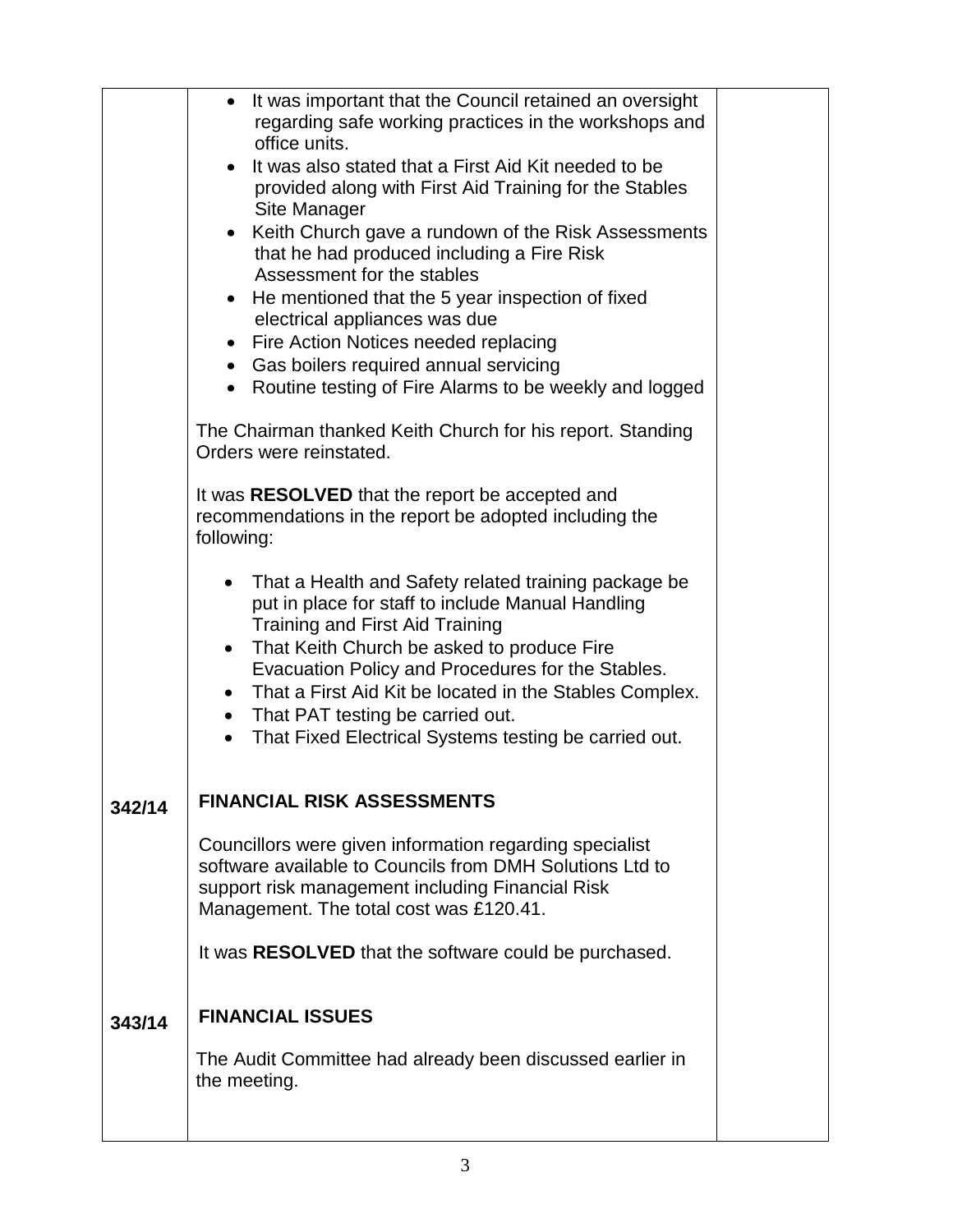| 344/14 | <b>LETTER TO UNISON REGARDING UNION</b><br><b>SUBSCRIPTIONS</b>                                                                                                                                                                                                                                                                         |  |
|--------|-----------------------------------------------------------------------------------------------------------------------------------------------------------------------------------------------------------------------------------------------------------------------------------------------------------------------------------------|--|
|        | Councillors were presented with a draft letter to be sent to the<br>National Executive Council of UNISON. This letter included<br>reference to non-payment of Union Subscriptions and other<br>matters described in the minutes of the Ordinary Meeting of<br>Staveley Town Council on 9 September 2014.                                |  |
|        | It was AGREED that the letter be signed by Councillors and<br>sent to the NEC of UNISON.                                                                                                                                                                                                                                                |  |
|        | All votes FOR                                                                                                                                                                                                                                                                                                                           |  |
| 345/14 | <b>SPEEDWELL ROOMS QUOTATIONS</b>                                                                                                                                                                                                                                                                                                       |  |
|        | Three quotations were considered by the Committee, the<br>Quotation from DC Plastering was the most competitive and<br>the company had been used before. It was requested that the<br>Acting Town Clerk ask if fire rated plaster board could be<br>used.                                                                               |  |
|        | It was RECOMMENDED that DC Plastering be appointed to<br>carry out the work.                                                                                                                                                                                                                                                            |  |
| 346/14 | <b>WINDOW CLEANING</b>                                                                                                                                                                                                                                                                                                                  |  |
|        | Councillors noted that they had not seen a contract before<br>regarding window cleaning and were concerned that an<br>agreement had been in place since 2006. Councillors asked<br>the Acting Town Clerk to check what the arrangement was for<br>window cleaning at the Speedwell Rooms and also to look for<br>other local companies. |  |
| 347/14 | <b>HEART OF STAVELEY PROJECT</b>                                                                                                                                                                                                                                                                                                        |  |
|        | Standing Orders were suspended to allow Ian Parkin to<br>present his report.                                                                                                                                                                                                                                                            |  |
|        | A number of crucial steps had been outlined within the report<br>with recommendations made, namely                                                                                                                                                                                                                                      |  |
|        | That the Council needed to acknowledge the contents<br>of the report and implications of the report be<br>acknowledged.                                                                                                                                                                                                                 |  |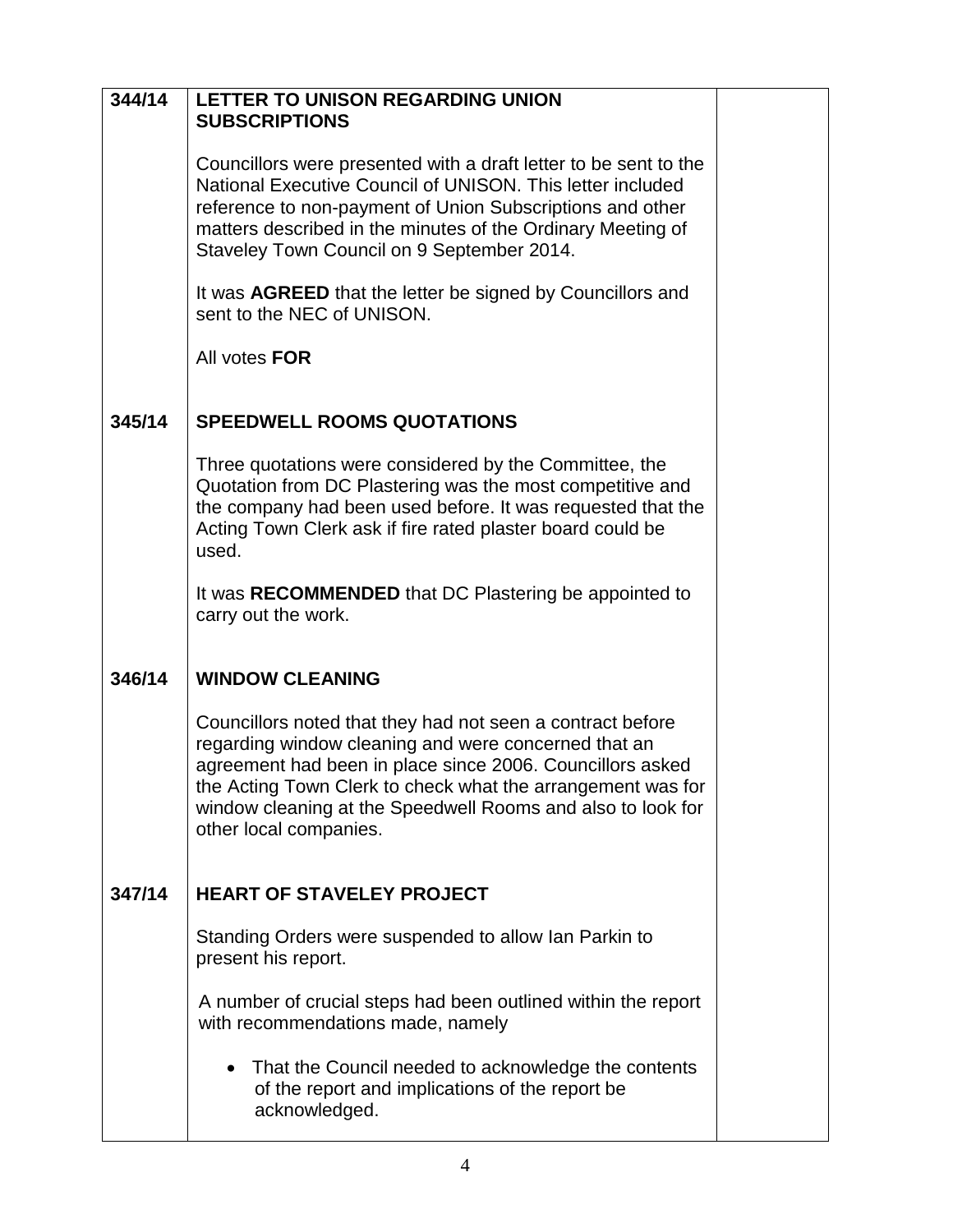| • That the Council involves the Heart of Staveley as<br>preferred operators in everything which would have an<br>impact on the subsequent operation and management<br>of the project.<br>The Council assists Heart of Staveley in making a loan<br>$\bullet$<br>to enable the Trust to take legal advice in relation to<br>the lease and the grants that they currently hold.<br>£4967.80 of Public Works Board Loan can be used as<br>third party match funding to secure the Biffa Grant,<br>plus a similar amount if the Veolia Grant was offered.<br>• The final recommendation was that the Project Board<br>be used as the vehicle to ensure regular dialogue<br>between the Council, Heart of Staveley and<br>Professional Team to ensure the tender is let and<br>permission to start is secured from HLF. |  |
|--------------------------------------------------------------------------------------------------------------------------------------------------------------------------------------------------------------------------------------------------------------------------------------------------------------------------------------------------------------------------------------------------------------------------------------------------------------------------------------------------------------------------------------------------------------------------------------------------------------------------------------------------------------------------------------------------------------------------------------------------------------------------------------------------------------------|--|
| Discussion then centred on the Biffa match funding request.<br>No decision was made regarding the other points in the<br>report; however these would be considered at the next<br>Ordinary Meeting of the Council in October, in relation to a<br>letter received from the Heart of Staveley Board.                                                                                                                                                                                                                                                                                                                                                                                                                                                                                                                |  |
| Ian Parkin recommended to the Committee that the Public<br>Works Loan Board money be used to match fund the Biffa<br>award. Cllr D Collins acknowledged that landfill tax grants<br>required match funding. Councillors felt that the PWLB Money<br>was spent. Ian Parkin was concerned as he had no indication<br>that the money was spent and if that was the case then there<br>was a problem. Councillors were under the impression that in<br>spending the PWLB money this was to be returned to the<br>Council from the project – they were told that they did not<br>need to spend it all.                                                                                                                                                                                                                  |  |
| Cllr A Hill indicated that in 2012 the Council had been £98000<br>overdrawn and £120000 of the PWLB money was used to put<br>the Council back into a correct position. In addition a lot of<br>money had been spent on Professional Fees. In December<br>2013 £660,000 of the PWLB money had been agreed to be<br>drawn down; however Councillors noted that the full £750,000<br>had been drawn including £90,000 without their agreement.                                                                                                                                                                                                                                                                                                                                                                        |  |
| Ian Parkin had not seen evidence that the PWLB money was<br>spent and it was <b>AGREED</b> that Peter Rice, the Quantity<br>Surveyor needed to meet with Jo Taylor, Cllr A Hill and Cllr D<br>Collins to determine whether all the PWLB money had been<br>spent or not and to produce a consolidated budget. This was<br>important for presenting to the Heritage Lottery Fund in order<br>to demonstrate the necessary money was in place and the                                                                                                                                                                                                                                                                                                                                                                 |  |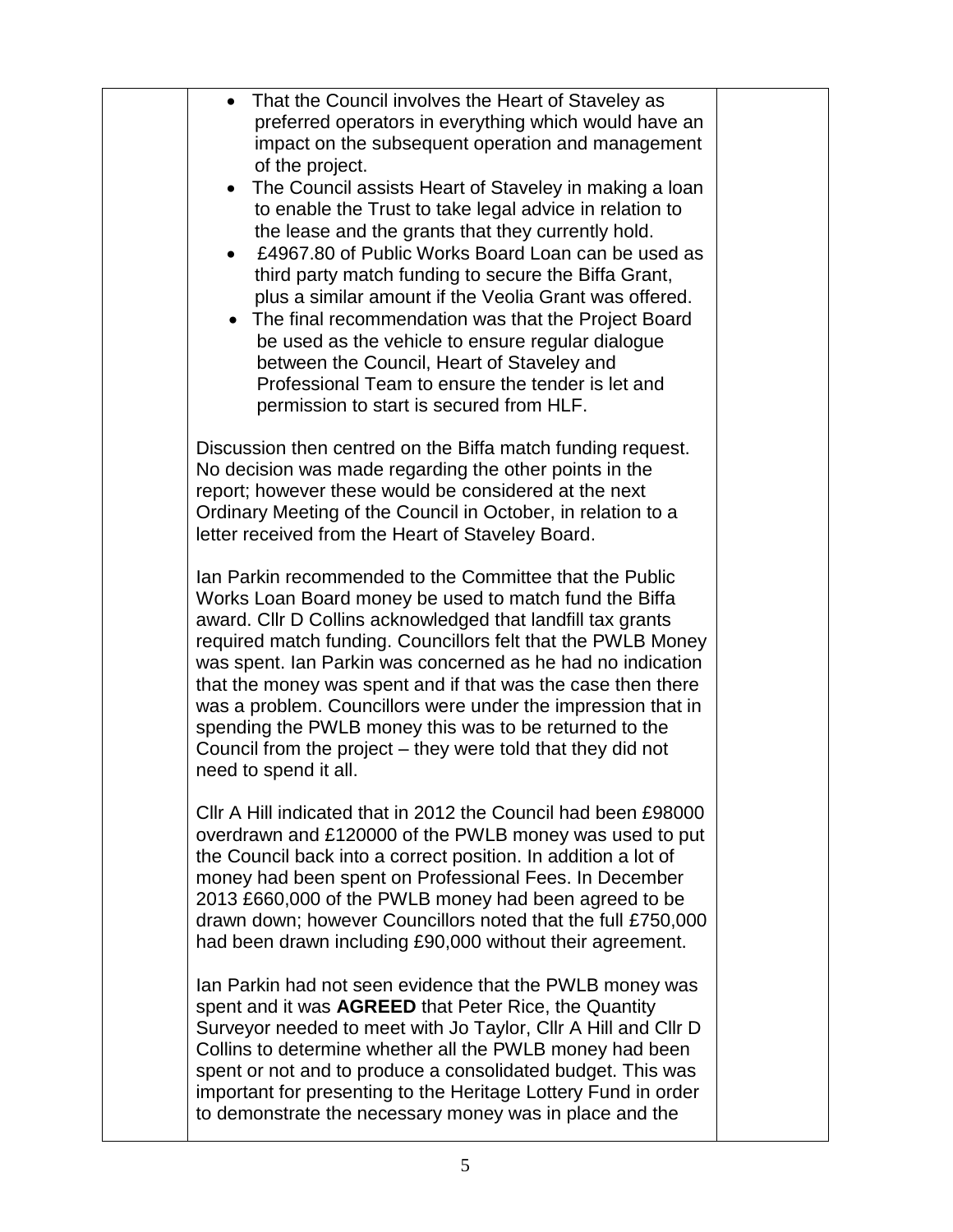|        | Contract for Phase II could be let.                                                                                                                                                    |  |
|--------|----------------------------------------------------------------------------------------------------------------------------------------------------------------------------------------|--|
|        | Standing Orders were reinstated.                                                                                                                                                       |  |
|        |                                                                                                                                                                                        |  |
| 348/14 | <b>INVOICES WORLD WAR I COMMEMORATION</b>                                                                                                                                              |  |
|        | Two invoices were presented for payment by the Council in<br>relation to the World War I Commemoration Events, £52.75<br>for the Service Sheets and £239.94 for Printed Roller Stands. |  |
|        | It was RECOMMENDED that these two bills be paid from the<br>£1000 in the budget for World War I Commemoration<br>Activities.                                                           |  |
| 349/14 | APPLICATIONS FOR FINANCIAL ASSISTANCE                                                                                                                                                  |  |
|        | (i) Lowgates Sports Football Club                                                                                                                                                      |  |
|        | It was RECOMMENDED that Lowgates Sports Football Club<br>be awarded a grant of £200.                                                                                                   |  |
|        | (ii) Mastin Moor TARA                                                                                                                                                                  |  |
|        | It was RECOMMENDED that Mastin Moor TARA be awarded<br>a grant of £200.                                                                                                                |  |
|        | Cllr E Tidd did not vote.                                                                                                                                                              |  |
|        | It was also <b>RECOMMENDED</b> that £50 from the Chairman's<br>Allowance be presented to Mastin Moor TARA for use on<br>Family Coach Trip                                              |  |
|        | Cllr E Tidd did not vote.                                                                                                                                                              |  |
|        | It was <b>RECOMMENDED</b> that £50 from the Chairman's<br>Allowance be presented to the Legion Club for use on their<br>Christmas Party for Children.                                  |  |
|        | It was RECOMMENDED that £50 from the Chairman's<br>Allowance be presented to Staveley Miners Welfare for use<br>on the Children's Trip.                                                |  |
| 350/14 | <b>SPEEDWELL ROOMS PROJECT</b>                                                                                                                                                         |  |
|        | This item had been covered earlier in the meeting and<br>nothing further was added.                                                                                                    |  |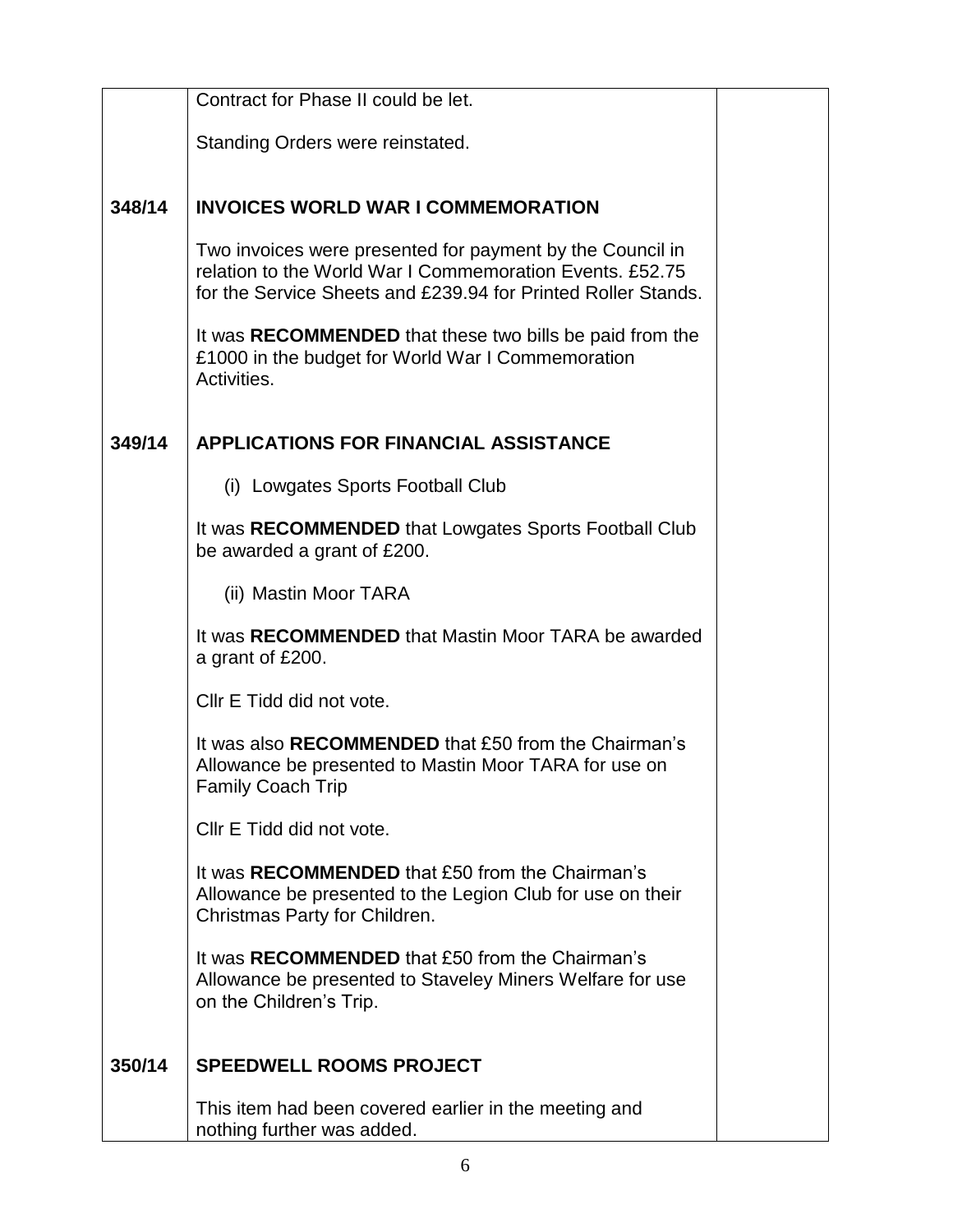| 351/14 | <b>STAVELEY MARKET</b>                                                                                                                                                                                                                                                                                                                                                                                |  |
|--------|-------------------------------------------------------------------------------------------------------------------------------------------------------------------------------------------------------------------------------------------------------------------------------------------------------------------------------------------------------------------------------------------------------|--|
|        | It was <b>NOTED</b> that the HR Consultant had been working on a<br>strategy. Councillors wanted a thorough review on the<br>Market. There were concerns that little had been achieved<br>since the Council had taken it over. It was <b>NOTED</b> that some<br>activity had taken place but more was needed.                                                                                         |  |
|        | <b>PART II - CONFIDENTIAL BUSINESS</b>                                                                                                                                                                                                                                                                                                                                                                |  |
| 352/14 | <b>PUBLIC BODIES (ADMISSION TO MEETINGS ACT), 1960</b>                                                                                                                                                                                                                                                                                                                                                |  |
|        | <b>RESOLVED -</b> That in view of the fact that publicity would<br>be prejudicial to the public interest by reason<br>of the confidential nature of the following<br>matters, the public and representatives of<br>the press be excluded from this meeting<br>during the discussion thereof.                                                                                                          |  |
| 353/14 | <b>FINANCE REVIEW</b>                                                                                                                                                                                                                                                                                                                                                                                 |  |
|        | This item related to the £11,000 reported in the recent<br>Finance Report on 9 September. This stated it was for<br>Hanging Baskets; however the money actually related to the<br>Christmas Lights and Civic Pride have reported that there is a<br>three year contract in place with the Council. It was <b>NOTED</b><br>that the Council had not made a decision to enter a three year<br>contract. |  |
| 354/14 | <b>HEART OF STAVELEY PROJECT</b>                                                                                                                                                                                                                                                                                                                                                                      |  |
|        | Councillors discussed the earlier item, recognising that<br>although the outlook was bleak with support from Chesterfield<br>Borough Council cash flow could be managed. Regarding the<br>payment to Biffa, Councillors felt that the money could be<br>loaned provided it was returned as soon as the funding had<br>been received.                                                                  |  |
|        | It was RECOMMENDED that the payment of £4967.80 to<br>Biffa be paid in order to receive the £45,000 grant provided<br>this is returned to the Town Council upon receipt of the<br>money.                                                                                                                                                                                                              |  |
|        | All votes FOR                                                                                                                                                                                                                                                                                                                                                                                         |  |